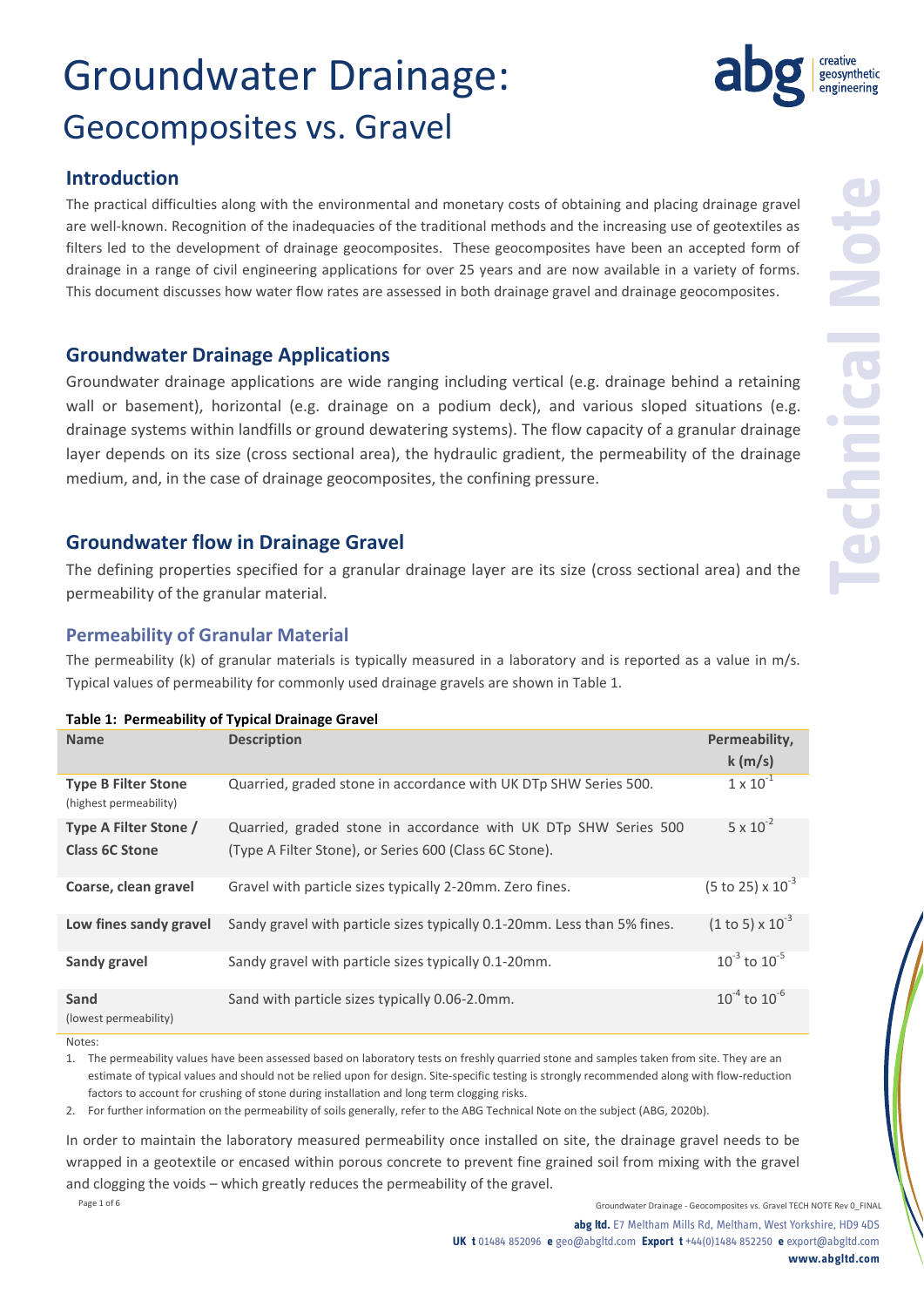### **Calculating the Flow Capacity of Drainage Gravel**

Using Darcy's Law for the movement of water, the flow capacity through a granular material is given by:

 $Q = k \cdot i \cdot A$ 

Where  $Q = W \cdot \text{later flow (I/s)}$ 

k = Permeability (m/s) i = Hydraulic gradient (decimal)

 $A = Cross sectional area of flow (mm x m)$ 

Consider a one metre width of filter stone, of thickness 't':

 $Q = k \cdot i \cdot (t \cdot 1)$  $= k \cdot i \cdot t$   $1/m \cdot s$  ( $1/s$  per m width)



The specified permeability of filter stone typically varies from  $10^{-1}$ m/s to  $10^{-4}$ m/s, and buried structures typically have hydraulic gradients of 0.01 to 1.0 (equivalent to near horizontal and vertical applications, respectively). So the maximum drainage capacity for a typical 300mm thick granular drainage layer can be anywhere in the range of 30 l/m·s to 0.0003 l/m·s.

### **Groundwater Flow in Drainage Geocomposites**

#### **What are Drainage Geocomposites?**

Drainage geocomposites typically comprise a High Density Polyethylene (HDPE) geospacer (aka HDPE core) with a Polypropylene (PP) geotextile laminated to one or both sides, and are typically characterized by their core type (see Figure 2). They are a lightweight, cost-effective, and have equivalent or better drainage capacity compared to more traditional granular drainage solutions wrapped in a geotextile or encased within porous concrete.







 **a) Random fibre b) Geonet c) Corrugated d) Cuspated**

**Figure 2: Typical Drainage Geocomposites**

Drainage geocomposites allow water to flow much faster than in granular drainage media. This means that, for example, a 6mm thick drainage geocomposite can manage the same water flow as a 300mm thick granular drainage layer. This means that the effective permeability of a drainage geocomposite is around 50 times that of drainage gravel due to the open void structure provided. Considering the relative densities of each material, this means the 1kg of drainage geocomposite has the same flow rate as 1000kg of drainage gravel (Bamforth, 2008).

geosynthetic engineering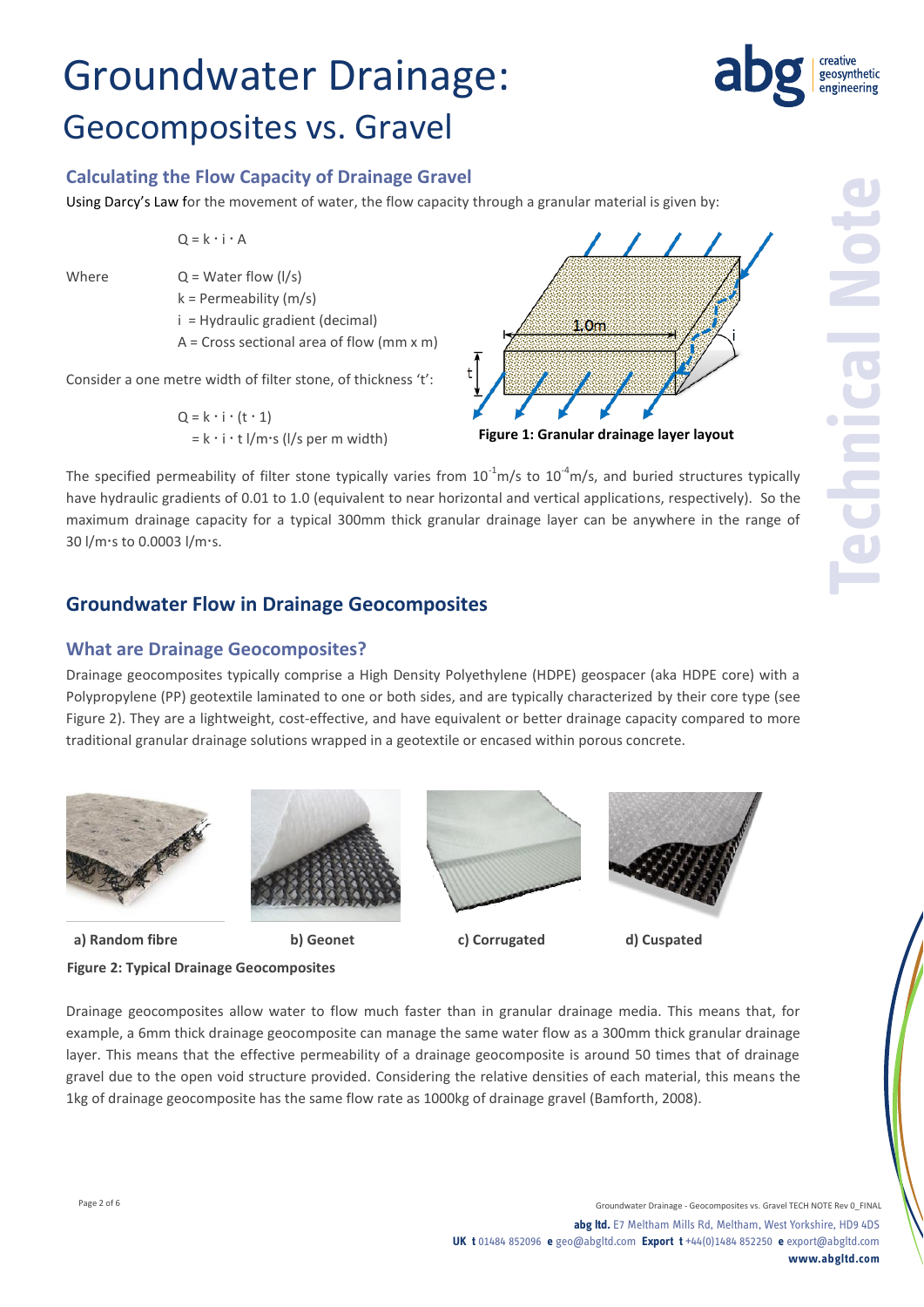

Water flow in a drainage geocomposite is known as in-plane flow (flow within the HDPE core) and is measured in a laboratory in accordance with EN ISO 12958 or ASTM D4716. These tests place the geocomposite under a constant pressure and measure the water flow at a constant hydraulic gradient. Multiple tests at varying pressures and hydraulic gradients can be used to build up a flow chart to understand flow behaviour in different conditions. The test result is usually reported in litres per second per metre width (l/m·s). One of the key parameters of this test is how the pressure is applied to the geocomposite. This is because, when a geocomposite is installed adjacent to a deformable medium, such as soil, the geotextile may be pushed into the HDPE core which may throttle flow. The test methods allow the use of either hard or soft platens. The soft platens simulate installation in soil or similar conditions and it is important to ensure that test results that are used for design are those that best reflect the conditions on site in which the geocomposite is to be used. For more information ABG can provide a technical paper on this topic (Bamforth, 2008).



**Figure 3: In-plane flow testing simulating soil intrusion in geocomposite drainage products**

#### **Calculating the Flow Capacity of a Drainage Geocomposite**

To assess an allowable flow capacity (q<sub>allow</sub>) in a geocomposite several reduction factors should be considered as outlined below (Koerner, 2012).

$$
q_{\text{allow}} = \frac{q_{\text{ult}}}{RF_{\text{IN}}RF_{\text{CR}}RF_{\text{PC}}RF_{\text{CC}}RF_{\text{BC}}}
$$

Where  $q_{\text{ult}}$  = geocomposite flow rate as determined from in-plane flow testing.

In addition to the reduction factors outlined above and in Table 2, a global factor of safety should be applied to both the granular filter flows and geocomposite flows to give the final design flows (Koerner, 2012).

$$
FS = \frac{q_{\text{allow}}}{q_{\text{reqd}}}
$$

| Where FS |               | $=$            | global factor of safety (applied to both granular and geocomposite flows) |
|----------|---------------|----------------|---------------------------------------------------------------------------|
|          | Hallow        | <b>SECTION</b> | allowable flow rate                                                       |
|          | <b>U</b> read | $=$            | required flow rate as obtained from the design of the overall system.     |

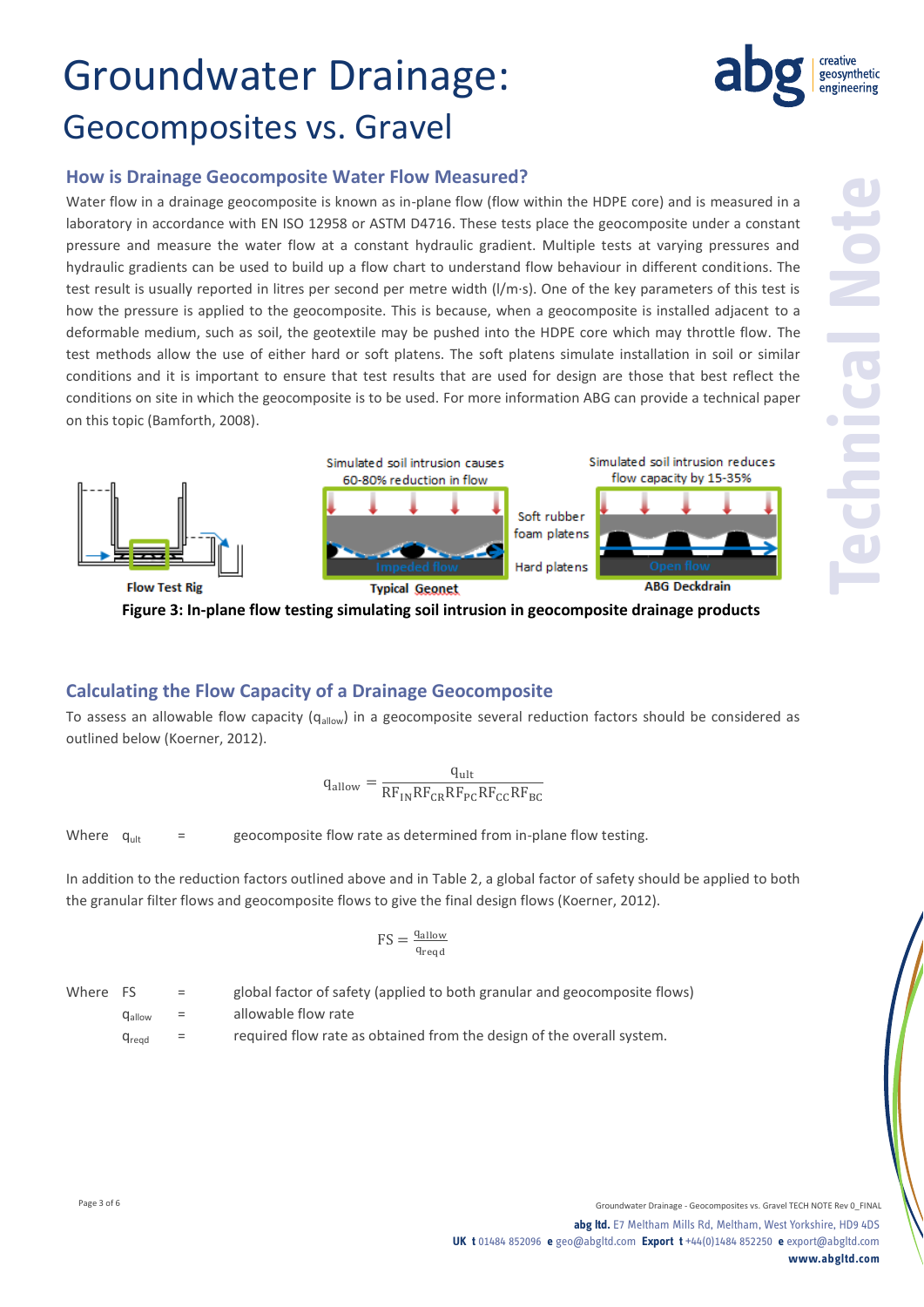

#### **Table 2: Flow Reduction Factors**

| <b>Reduction</b>            | <b>Description</b>                                                                                                                                                                                                                                                                                                                                                                                                                                                                                                                                                                                                                                                                               | <b>Typical</b>                                                      |
|-----------------------------|--------------------------------------------------------------------------------------------------------------------------------------------------------------------------------------------------------------------------------------------------------------------------------------------------------------------------------------------------------------------------------------------------------------------------------------------------------------------------------------------------------------------------------------------------------------------------------------------------------------------------------------------------------------------------------------------------|---------------------------------------------------------------------|
| <b>Factor</b>               |                                                                                                                                                                                                                                                                                                                                                                                                                                                                                                                                                                                                                                                                                                  | <b>Values</b>                                                       |
| $RF_{IN}$                   | Geotextile intrusion into the core<br>When installed underground the soil pushes against the geocomposite and can push<br>the geotextile into the core of the geocomposite. When this happens, the in-plane<br>water flow capacity can be reduced. This can be accounted for by using soft foam<br>platens to model the effect of geotextile intrusion. It is highly recommended that<br>testing with soft foam platens is undertaken as the reduction factor can be taken<br>as 1.0. Test results from measurements with hard platens are rarely relevant and<br>should be disregarded in most instances as $RF_{IN}$ can be as high as 2.5 to 5.0 as is the<br>case with many geonet products. | $RF_{IN} = 1.0$                                                     |
| $RF_{CR}$                   | Long-term creep compression<br>All materials creep over time and plastics are no exception. As the core of the<br>geocomposite compresses slightly over time, the flow capacity reduces. Selecting a<br>suitable strength geocomposite for the specific project is important to ensure that<br>creep compression is minimised.                                                                                                                                                                                                                                                                                                                                                                   | $RF_{CR} = 1.1 - 1.2$                                               |
| $RF_{PC}$                   | Particulate clogging of the core<br>All good quality drainage geocomposites will include a filter geotextile that is<br>appropriate for use in standard soil conditions and hence particulates will not be able<br>to enter the core. In non-standard soil conditions a specialist geotextile may be<br>required (ABG, 2020a).                                                                                                                                                                                                                                                                                                                                                                   | $RF_{PC} = 1.0$<br>(standard soil<br>conditions)                    |
| $RF_{CC}$<br>&<br>$RF_{BC}$ | Chemical ( $RF_{cc}$ ) and biological ( $RF_{BC}$ ) clogging of the geotextile<br>This factor should be applied to both granular and geocomposite drainage layers. In<br>standard soil conditions there is relatively little biological activity or chemical effects<br>that could cause clogging of the geotextile.                                                                                                                                                                                                                                                                                                                                                                             | $RF_{CC} = 1.0$<br>$RF_{BC} = 1.0$<br>(standard soil<br>conditions) |

#### **Flow Capacity Comparison**

As demonstrated above, for a given hydraulic gradient (slope), the flow capacity of a granular drainage layer depends on the thickness of the layer and the permeability of the stone used. For a drainage geocomposite the governing properties are; the dimensions, strength and stiffness of the geocomposite, and the magnitude and manner of the pressure applied. Shown below in Figures 5 is a comparison of water flow in typical granular and geocomposite drainage systems in vertical and near horizontal applications.

Note that the flow rates shown in Figure 5 assume that the granular layer is fully wrapped in a suitable geotextile or no-fines concrete to prevent fines migrating into the layer and that the granular material is highly resistant to abrasion/fragmentation. The flow rates shown for the granular layer therefore represent best case scenarios. The flow rates for the drainage geocomposites are based on ABG cuspated drainage geocomposites of various thicknesses under a pressure of 20kPa using soft foam platens.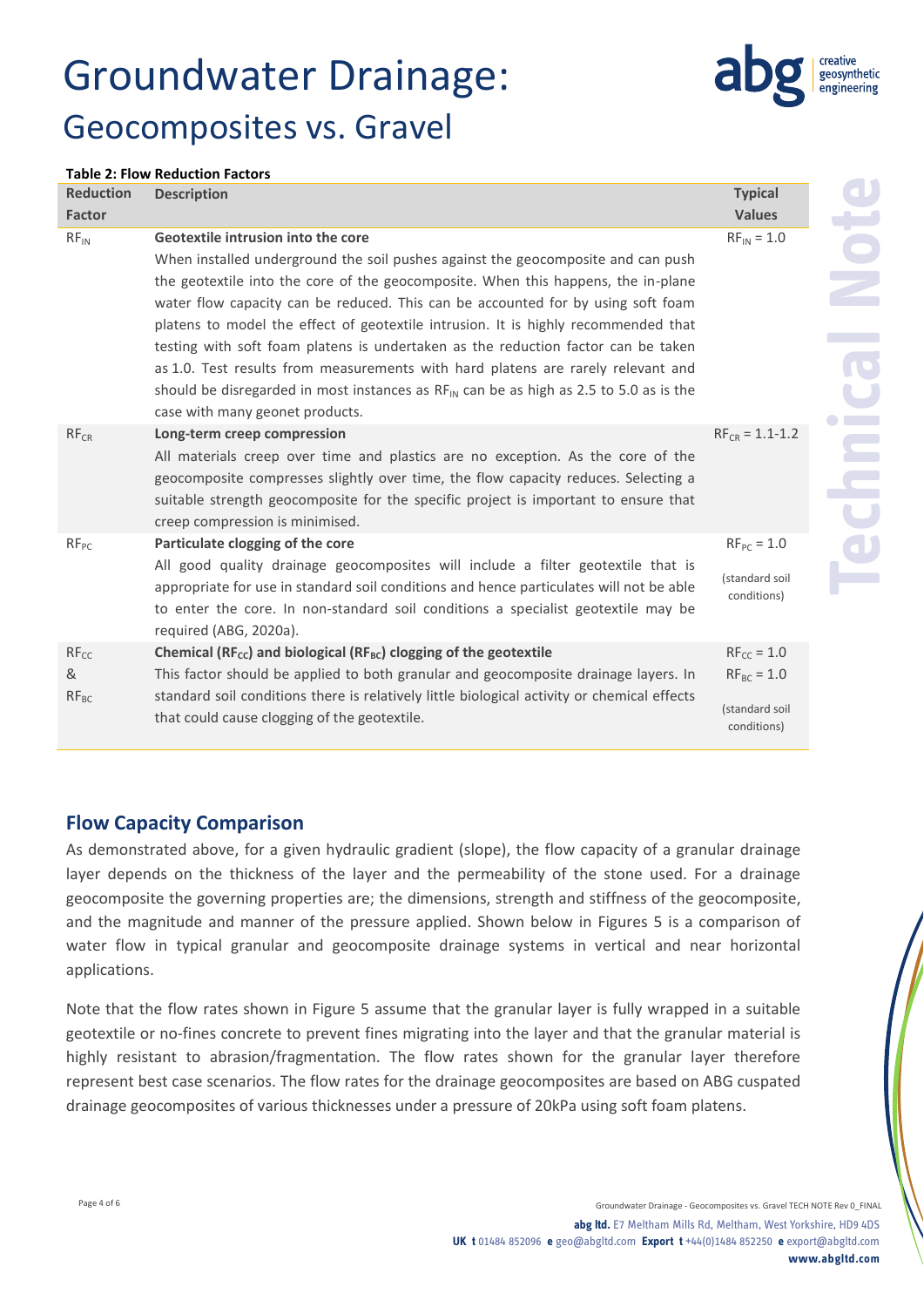

**Technical Note**



**Figure 5: Flow Capacity Equivalence – Geocomposites vs. Gravel**



The flow rates shown for the granular drainage layers represent best case scenarios. The flow rates for the drainage geocomposites are based on ABG cuspated drainage geocomposites of various thicknesses under a pressure of 20kPa using soft foam platens.

Page 5 of 6 Groundwater Drainage - Geocomposites vs. Gravel TECH NOTE Rev 0\_FINAL **Textangle - Geocomposites vs. Gravel TECH NOTE Rev** 0\_FINAL

**abg ltd.** E7 Meltham Mills Rd, Meltham, West Yorkshire, HD9 4DS **UK t** 01484 852096 **e** geo@abgltd.com **Export t** +44(0)1484 852250 **e** export@abgltd.com **www.abgltd.com**